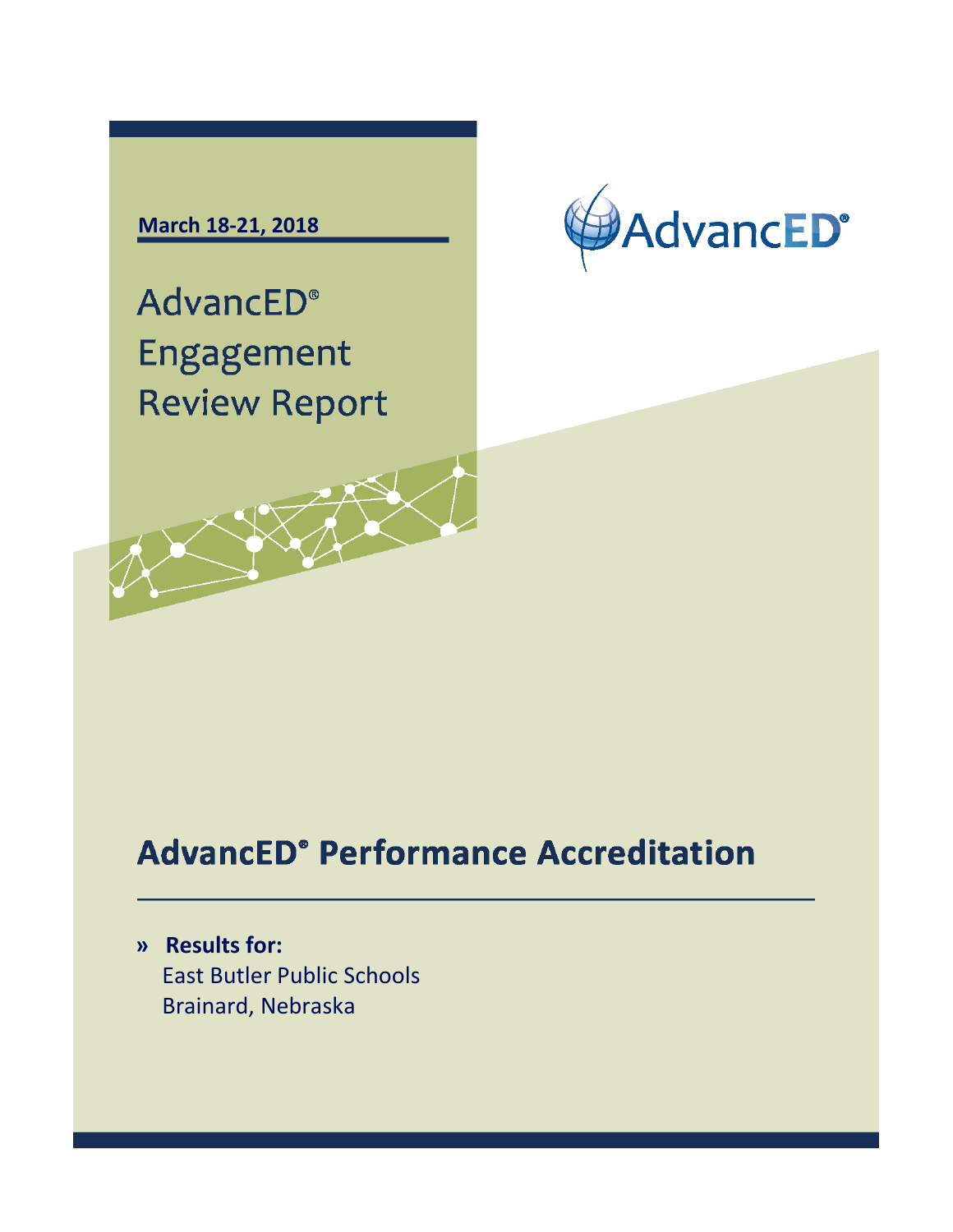

# **Table of Contents**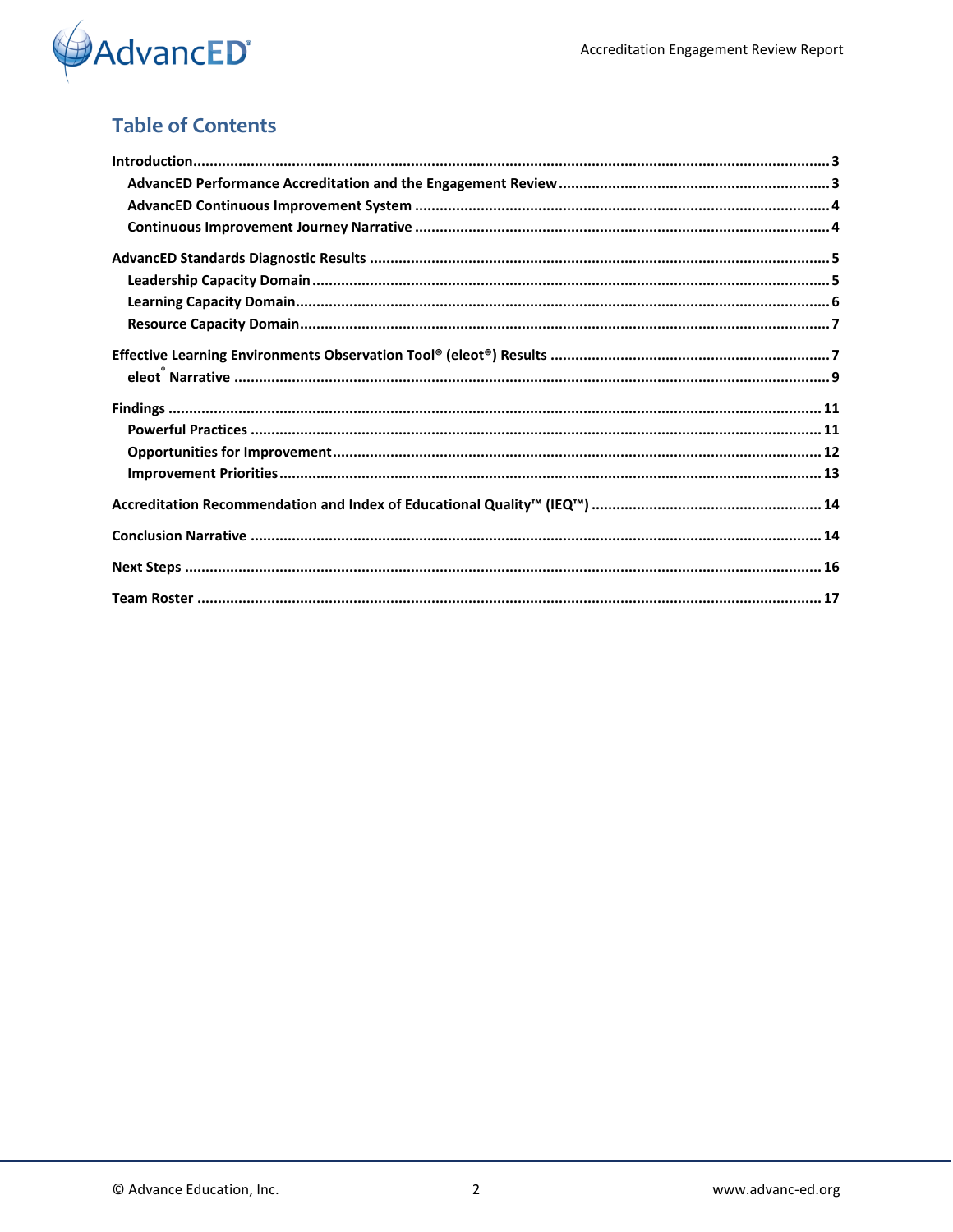

# <span id="page-2-0"></span>**Introduction**

## <span id="page-2-1"></span>**AdvancED Performance Accreditation and the Engagement Review**

Accreditation is pivotal to leveraging education quality and continuous improvement. Using a set of rigorous research based standards, the accreditation process examines the whole institution—the program, the cultural context and the community of stakeholders—to determine how well the parts work together to meet the needs of learners. Through the AdvancED Accreditation Process, highly skilled and trained Engagement Review Teams gather first-hand evidence and information pertinent to evaluating an institution's performance against the research-based AdvancED Performance Standards. Using these Standards, Engagement Review Teams assess the quality of learning environments to gain valuable insights and target improvements in teaching and learning. AdvancED provides Standards that are tailored for all education providers so that the benefits of accreditation are universal across the education community.

Through a comprehensive review of evidence and information, our experts gain a broad understanding of institution quality. Using the Standards, the review team provides valuable feedback to institutions that helps to focus and guide each institution's improvement journey. Valuable evidence and information from other stakeholders, including students, also is obtained through interviews, surveys and additional activities.

As a part of the Engagement Review, stakeholders were interviewed by members of the Engagement Review Team to gain their perspectives on topics relevant to the institution's learning environment and organizational effectiveness. The feedback gained through the stakeholder interviews was considered with other evidences and data to support the findings of the Engagement Review. The following chart depicts the numbers of persons interviewed representative of various stakeholder groups.

| <b>Stakeholder Groups</b>  | <b>Number</b>  |
|----------------------------|----------------|
| <b>School Board</b>        | 2              |
| Superintendent             |                |
| Administrators             | $\overline{2}$ |
| <b>Instructional Staff</b> | 30             |
| <b>Support Staff</b>       | 13             |
| <b>Students</b>            | 44             |
| Parents                    | 10             |
| <b>Community Partners</b>  |                |
| Total                      | 109            |

Once all of the information is compiled and reviewed, the team develops the Engagement Review Report and presents preliminary results to the institution. Results from the Engagement Review are reported in four ratings represented by colors. These ratings provide guidance and insight into an institution's continuous improvement efforts as described below:

| <b>Color</b> | Rating                    | <b>Description</b>                                                    |
|--------------|---------------------------|-----------------------------------------------------------------------|
| Red          | Needs Improvement         | Identifies key areas that need more focused improvement efforts       |
| Yellow       | Emerging                  | Represents areas to enhance and extend current improvement<br>efforts |
| Green        | <b>Meets Expectations</b> | Pinpoints quality practices that meet the Standards                   |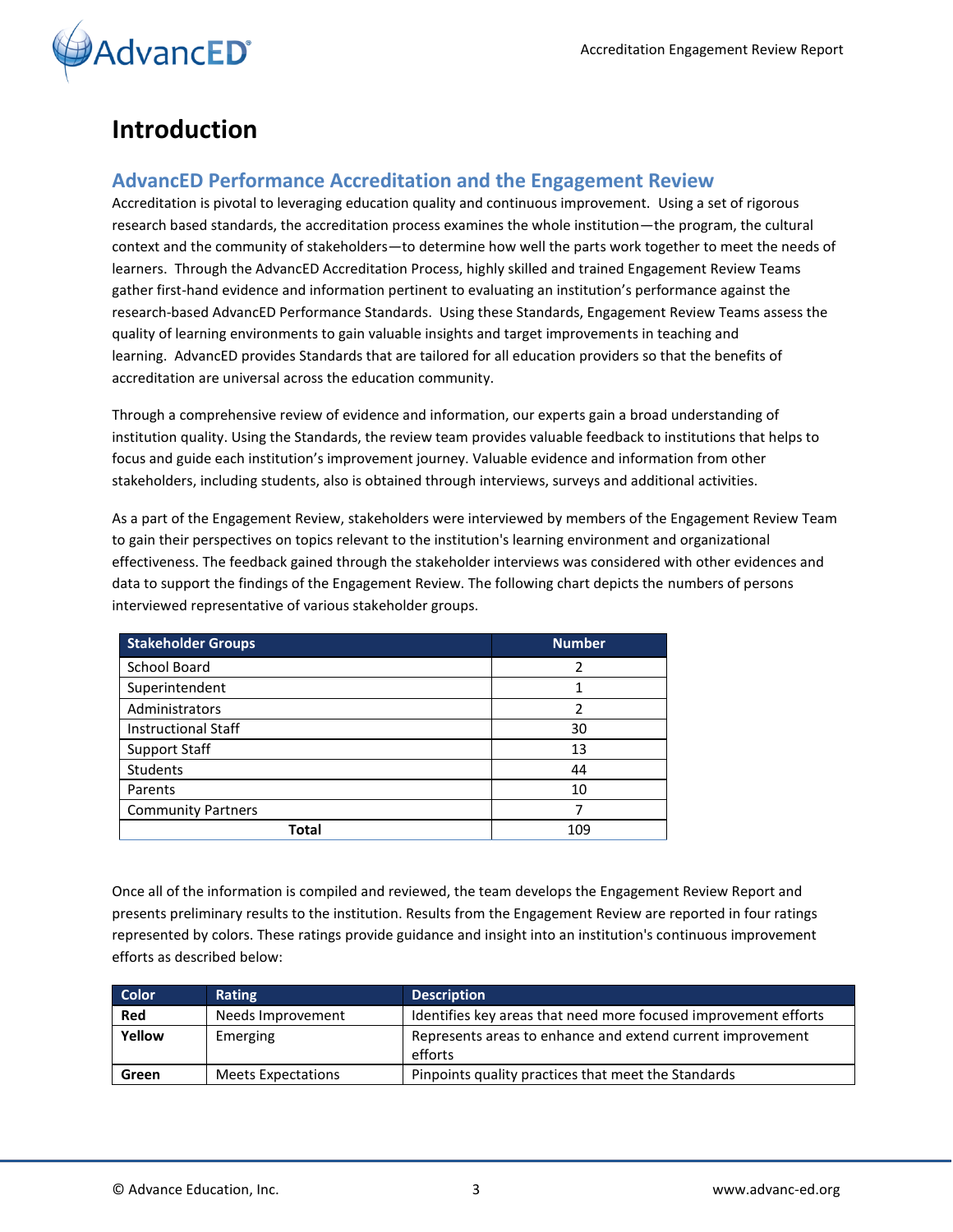

| Color.      | <b>Rating</b>        | <b>Description</b>                                             |
|-------------|----------------------|----------------------------------------------------------------|
| <b>Blue</b> | Exceeds Expectations | Demonstrates noteworthy practices producing clear results that |
|             |                      | exceed expectations                                            |

## <span id="page-3-0"></span>**AdvancED Continuous Improvement System**

The AdvancED Continuous Improvement System (CIS) provides a systemic fully integrated solution to help institutions map out and navigate a successful improvement journey. In the same manner that educators are expected to understand the unique needs of every learner and tailor the education experience to drive student success, every institution must be empowered to map out and embrace their unique improvement journey. AdvancED expects institutions to use the results and the analysis of data from various interwoven components for the implementation of improvement actions to drive education quality and improved student outcomes. While each improvement journey is unique, the journey is driven by key actions. AdvancED identifies three important components of a continuous improvement process and provides feedback on the components of the journey using a rubric that identifies the three areas to guide the improvement journey. The areas are as follows:

| <b>Commitment to Continuous Improvement</b>                                                        | <b>Rating</b>       |
|----------------------------------------------------------------------------------------------------|---------------------|
| The institution has collected sufficient and quality data to identify school improvement<br>needs. | <b>Emerging</b>     |
| Implications from the analysis of data have been identified and used for the development of        | <b>Meets</b>        |
| key strategic goals.                                                                               | <b>Expectations</b> |
| The institution demonstrates the capacity to implement their continuous improvement                | <b>Meets</b>        |
| journey.                                                                                           | <b>Expectations</b> |

## <span id="page-3-1"></span>**Continuous Improvement Journey Narrative**

In preparation for the Engagement Review, the East Butler School District leadership actively engaged various internal and external stakeholder groups. Their involvement included surveys and interviews of students, staff, parents, and community members. The superintendent continued to establish a sound base of support throughout the community of stakeholders. His extraordinary communications had built and strengthened relationships. During interviews with various stakeholders, it was evident that all members of the administrative team were very active and engaged in a wide array of community and school functions. Due to this commitment to stakeholder engagement, the collection of feedback information was comprehensive.

The team was able to review multiple sources of data relative to the system's continuous improvement journey. These included internal and external stakeholder surveys, meeting minutes and various artifacts. Other information that was reviewed included student achievement, enrollment trends, promotion and retention rates, attendance, graduation and dropout rates, behavior, personnel and financial data. Summative and formative data included Northwest Evaluation Association (NWEA), American College Test (ACT), dual enrollment information and Dynamic Indicators of Basic Early Literacy Skills (DIBELS).

The system used multiple forms of data to guide operations and instructional decisions at the system and school levels. Staff engaged in a data review biannually with support from Educational Service Unit (ESU) 7. School administrators presented the analysis of achievement data to the school board regularly. An annual report, which included analyses of achievement and other program data, was widely shared internally, as well as externally.

The system had identified four key goals:

- 1. To make the use of data operational when making decisions at all levels. The East Butler leadership team had become more intentional in the use of data in the decision-making process.
- 2. To develop, implement, and monitor a systemic continuous improvement process where all stakeholders maintain the focus of supporting student learning. The East Butler School Improvement Team met with all staff members to discuss the implementation of the action plan, which was shared with the team during the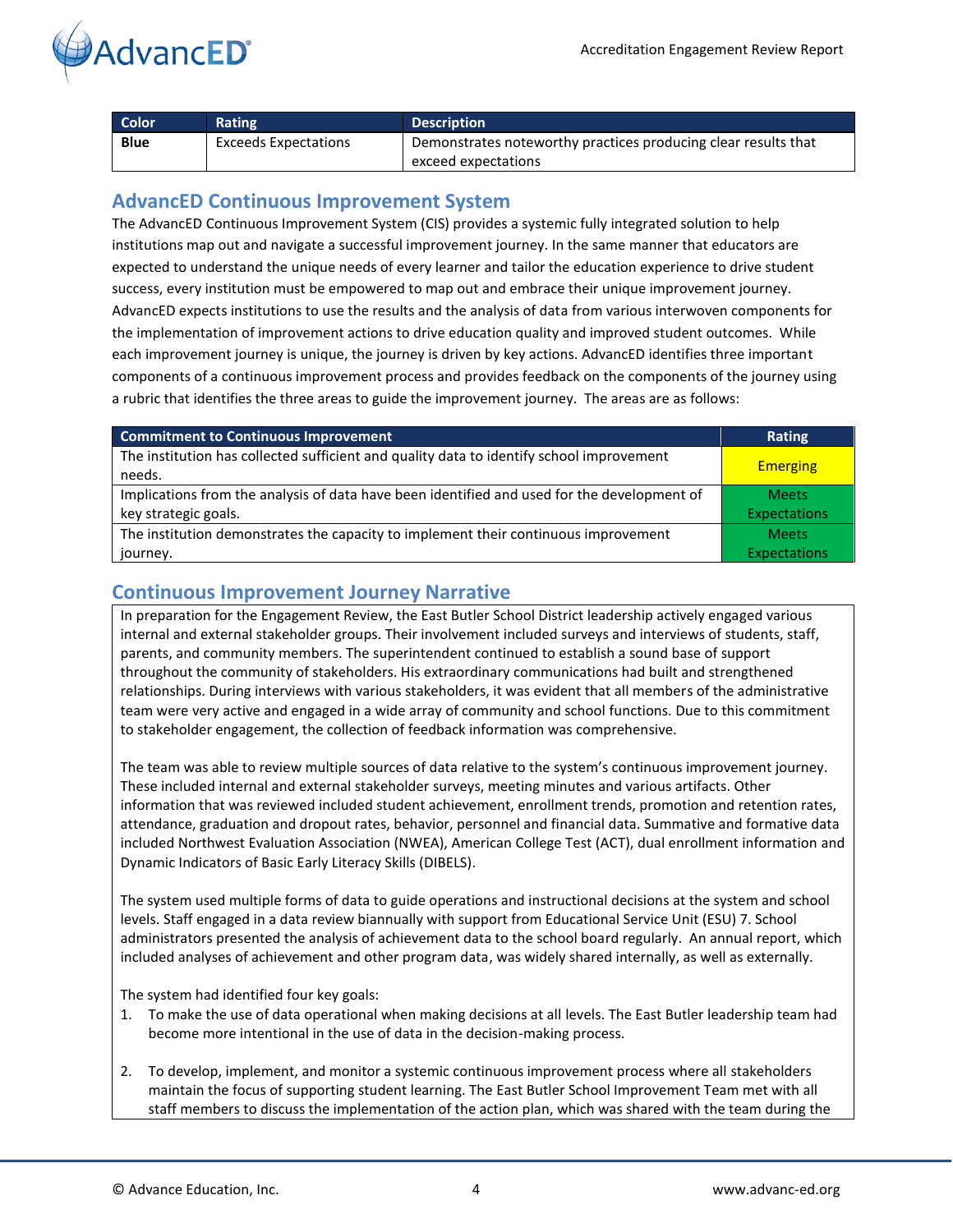Improvement Journey.

**AdvancED**<sup>®</sup>

- 3. To assure that more students met or exceeded projected growth targets and met national proficiency, as identified by the Northwest Evaluation Association's Measures of Educational Progress (MAPS) assessment annually. In grades K-6 Title I students used a thirty-minute intervention time to support growth in mathematics. A Multi-Tiered System of Supports (MTSS) was implemented throughout the system. Teachers participated in MAP training provided by ESU 7 and analyzed the MAP data annually. The 2016-17 systemwide average percent of learners meeting proficiency were 71 percent for math, 70 percent for reading and 68 percent for language usage. The 2016-17 averages for students meeting growth goals were math 64 percent, reading 65 percent, language usage 61 percent and science 63 percent.
- 4. To provide students with tools and opportunities to warrant a 2.6 score on the Nebraska Accountability for a Quality Education System, Today and Tomorrow (AQuESTT) College and Career Readiness Tenets. As a result of the College Access Grant, students in grades 9-12 visit two colleges each year to help them make an informed decision about their educational futures.

The East Butler Public Schools was in the process of developing a strategic plan for the system and its schools, which included scheduled staff and community meetings. It monitored improvement of relevant student and organizational data through regular and routine leadership meetings. The board of education recently reviewed all of its policies and procedures, and revised them as necessary. It was clear to the team that continuous improvement was deeply ingrained at all levels of the system. Leadership was committed implement its strategic plan to guide the improvement process.

# <span id="page-4-0"></span>**AdvancED Standards Diagnostic Results**

The AdvancED Performance Standards Diagnostic is used by the Engagement Review Team to evaluate the institution's effectiveness based on AdvancED's Performance Standards. The diagnostic consists of three components built around each of the three Domains: **Leadership Capacity**, **Learning Capacity** and **Resource Capacity**. Point values are established within the diagnostic and a percentage of the points earned by the institution for each Standard is calculated from the point values for each Standard. Results are reported within four ranges identified by the colors representing Needs Improvement (Red), Emerging (Yellow), Meets Expectations (Green), and Exceeds Expectations (Blue). The results for the three Domains are presented in the tables that follow.

## <span id="page-4-1"></span>**Leadership Capacity Domain**

The capacity of leadership to ensure an institution's progress toward its stated objectives is an essential element of organizational effectiveness. An institution's leadership capacity includes the fidelity and commitment to its purpose and direction, the effectiveness of governance and leadership to enable the institution to realize its stated objectives, the ability to engage and involve stakeholders in meaningful and productive ways, and the capacity to implement strategies that improve learner and educator performance.

| <b>Leadership Capacity Standards</b> |                                                                                                                                         | Rating                              |
|--------------------------------------|-----------------------------------------------------------------------------------------------------------------------------------------|-------------------------------------|
| 1.1                                  | The system commits to a purpose statement that defines beliefs about teaching<br>and learning, including the expectations for learners. | <b>Meets</b><br><b>Expectations</b> |
| 1.2                                  | Stakeholders collectively demonstrate actions to ensure the achievement of the<br>system's purpose and desired outcomes for learners.   | <b>Meets</b><br><b>Expectations</b> |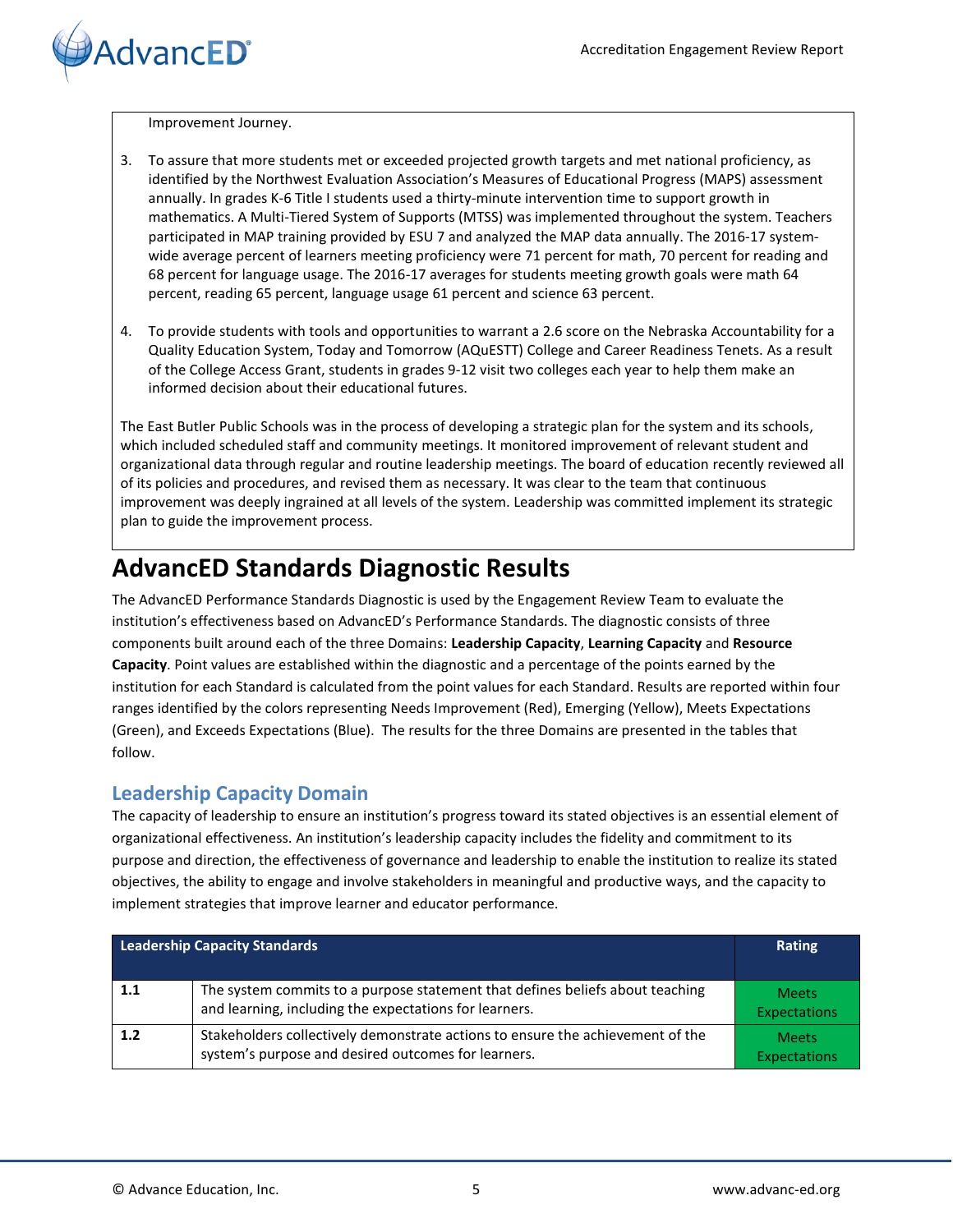

| <b>Leadership Capacity Standards</b> |                                                                                                                                                                            | <b>Rating</b>                         |
|--------------------------------------|----------------------------------------------------------------------------------------------------------------------------------------------------------------------------|---------------------------------------|
|                                      |                                                                                                                                                                            |                                       |
| 1.3                                  | The system engages in a continuous improvement process that produces evidence,<br>including measurable results of improving student learning and professional<br>practice. | <b>Exceeds</b><br><b>Expectations</b> |
| 1.4                                  | The governing authority establishes and ensures adherence to policies that are<br>designed to support system effectiveness.                                                | <b>Exceeds</b><br><b>Expectations</b> |
| 1.5                                  | The governing authority adheres to a code of ethics and functions within defined<br>roles and responsibilities.                                                            | <b>Exceeds</b><br><b>Expectations</b> |
| 1.6                                  | Leaders implement staff supervision and evaluation processes to improve<br>professional practice and organizational effectiveness.                                         | <b>Emerging</b>                       |
| 1.7                                  | Leaders implement operational processes and procedures to ensure organizational<br>effectiveness in support of teaching and learning.                                      | <b>Exceeds</b><br><b>Expectations</b> |
| 1.8                                  | Leaders engage stakeholders to support the achievement of the system's purpose<br>and direction.                                                                           | <b>Meets</b><br><b>Expectations</b>   |
| 1.9                                  | The system provides experiences that cultivate and improve leadership<br>effectiveness.                                                                                    | <b>Meets</b><br><b>Expectations</b>   |
| 1.10                                 | Leaders collect and analyze a range of feedback data from multiple stakeholder                                                                                             | <b>Exceeds</b>                        |
|                                      | groups to inform decision-making that results in improvement.                                                                                                              | <b>Expectations</b>                   |
| 1.11                                 | Leaders implement a quality assurance process for its institutions to ensure system                                                                                        | <b>Meets</b>                          |
|                                      | effectiveness and consistency.                                                                                                                                             | <b>Expectations</b>                   |

## <span id="page-5-0"></span>**Learning Capacity Domain**

The impact of teaching and learning is the primary expectation of every system and its institutions. The establishment of a learning culture built on high expectations for learning, along with quality programs and services, which include an analysis of results, are all key indicators of the system's impact on teaching and learning.

| <b>Learning Capacity Standards</b> |                                                                                                                                                               | <b>Rating</b>                         |
|------------------------------------|---------------------------------------------------------------------------------------------------------------------------------------------------------------|---------------------------------------|
| 2.1                                | Learners have equitable opportunities to develop skills and achieve the content<br>and learning priorities established by the system.                         | <b>Emerging</b>                       |
| 2.2                                | The learning culture promotes creativity, innovation and collaborative problem-<br>solving.                                                                   | <b>Emerging</b>                       |
| 2.3                                | The learning culture develops learners' attitudes, beliefs and skills needed for<br>success.                                                                  | <b>Meets</b><br><b>Expectations</b>   |
| 2.4                                | The system has a formal structure to ensure learners develop positive relationships<br>with and have adults/peers that support their educational experiences. | <b>Exceeds</b><br><b>Expectations</b> |
| 2.5                                | Educators implement a curriculum that is based on high expectations and prepares<br>learners for their next levels.                                           | <b>Meets</b><br><b>Expectations</b>   |
| 2.6                                | The system implements a process to ensure the curriculum is aligned to standards<br>and best practices.                                                       | <b>Emerging</b>                       |
| 2.7                                | Instruction is monitored and adjusted to meet individual learners' needs and the<br>system's learning expectations.                                           | <b>Emerging</b>                       |
| 2.8                                | The system provides programs and services for learners' educational future and<br>career planning.                                                            | <b>Emerging</b>                       |
| 2.9                                | The system implements processes to identify and address the specialized needs of<br>learners.                                                                 | <b>Exceeds</b><br><b>Expectations</b> |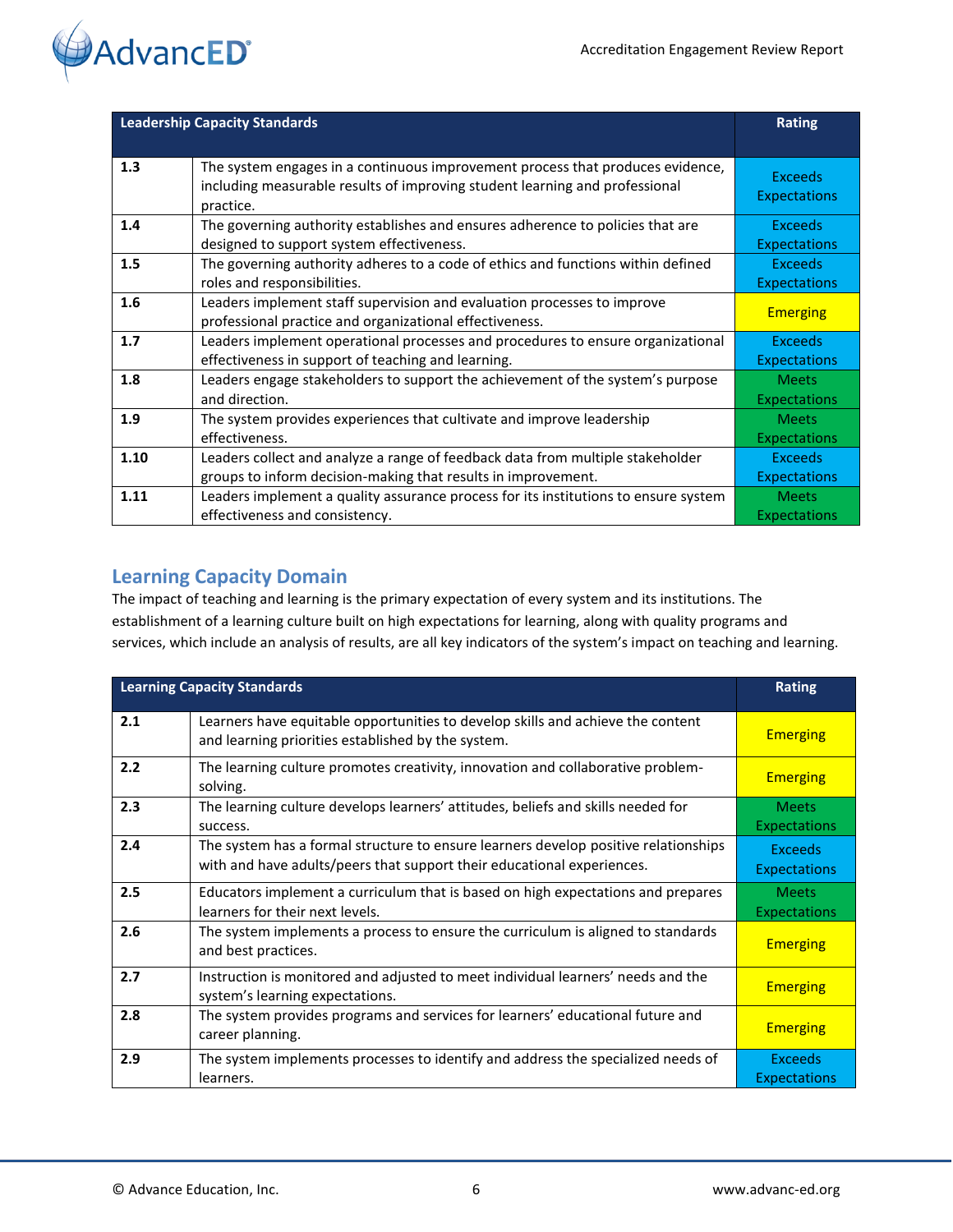

| <b>Learning Capacity Standards</b> |                                                                                                                                   | Rating                              |
|------------------------------------|-----------------------------------------------------------------------------------------------------------------------------------|-------------------------------------|
| 2.10                               | Learning progress is reliably assessed and consistently and clearly communicated.                                                 | <b>Meets</b><br><b>Expectations</b> |
| 2.11                               | Educators gather, analyze, and use formative and summative data that lead to<br>demonstrable improvement of student learning.     | <b>Emerging</b>                     |
| 2.12                               | The system implements a process to continuously assess its programs and<br>organizational conditions to improve student learning. | <b>Meets</b><br><b>Expectations</b> |

## <span id="page-6-0"></span>**Resource Capacity Domain**

The use and distribution of resources align and support the needs of the system and institutions served. Systems ensure that resources are aligned with its stated purpose and direction and distributed equitably so that the needs of the system are adequately and effectively addressed. The utilization of resources includes support for professional learning for all staff. The system examines the allocation and use of resources to ensure appropriate levels of funding, sustainability, and system effectiveness.

|     | <b>Resource Capacity Standards</b>                                                                                                                                                                 | <b>Rating</b>                         |
|-----|----------------------------------------------------------------------------------------------------------------------------------------------------------------------------------------------------|---------------------------------------|
| 3.1 | The system plans and delivers professional learning to improve the learning<br>environment, learner achievement, and the system's effectiveness.                                                   | <b>Meets</b><br><b>Expectations</b>   |
| 3.2 | The system's professional learning structure and expectations promote collaboration<br>and collegiality to improve learner performance and organizational effectiveness.                           | <b>Meets</b><br><b>Expectations</b>   |
| 3.3 | The system provides induction, mentoring, and coaching programs that ensure all<br>staff members have the knowledge and skills to improve student performance and<br>organizational effectiveness. | <b>Meets</b><br>Expectations          |
| 3.4 | The system attracts and retains qualified personnel who support the system's<br>purpose and direction.                                                                                             | <b>Exceeds</b><br>Expectations        |
| 3.5 | The system integrates digital resources into teaching, learning, and operations to<br>improve professional practice, student performance, and organizational<br>effectiveness.                     | <b>Meets</b><br><b>Expectations</b>   |
| 3.6 | The system provides access to information resources and materials to support the<br>curriculum, programs, and needs of students, staff, and the system.                                            | <b>Exceeds</b><br><b>Expectations</b> |
| 3.7 | The system demonstrates strategic resource management that includes long-range<br>planning and use of resources in support of the system's purpose and direction.                                  | <b>Meets</b><br><b>Expectations</b>   |
| 3.8 | The system allocates human, material, and fiscal resources in alignment with the<br>system's identified needs and priorities to improve student performance and<br>organizational effectiveness.   | <b>Meets</b><br>Expectations          |

# <span id="page-6-1"></span>**Effective Learning Environments Observation Tool® (eleot®)**

# **Results**

The eProve**™** Effective Learning Environments Observation Tool® (eleot®) is a learner-centric classroom observation tool that comprises 28 items organized in seven environments aligned with the AdvancED Standards. The eleot provides useful, relevant, structured, and quantifiable data on the extent to which students are engaged in activities and/or demonstrate knowledge, attitudes, and/or dispositions that are conducive to effective learning. Classroom observations are conducted for a minimum of 20 minutes. Results from eleot are reported on a scale of one to four based on the degree and quality of the engagement.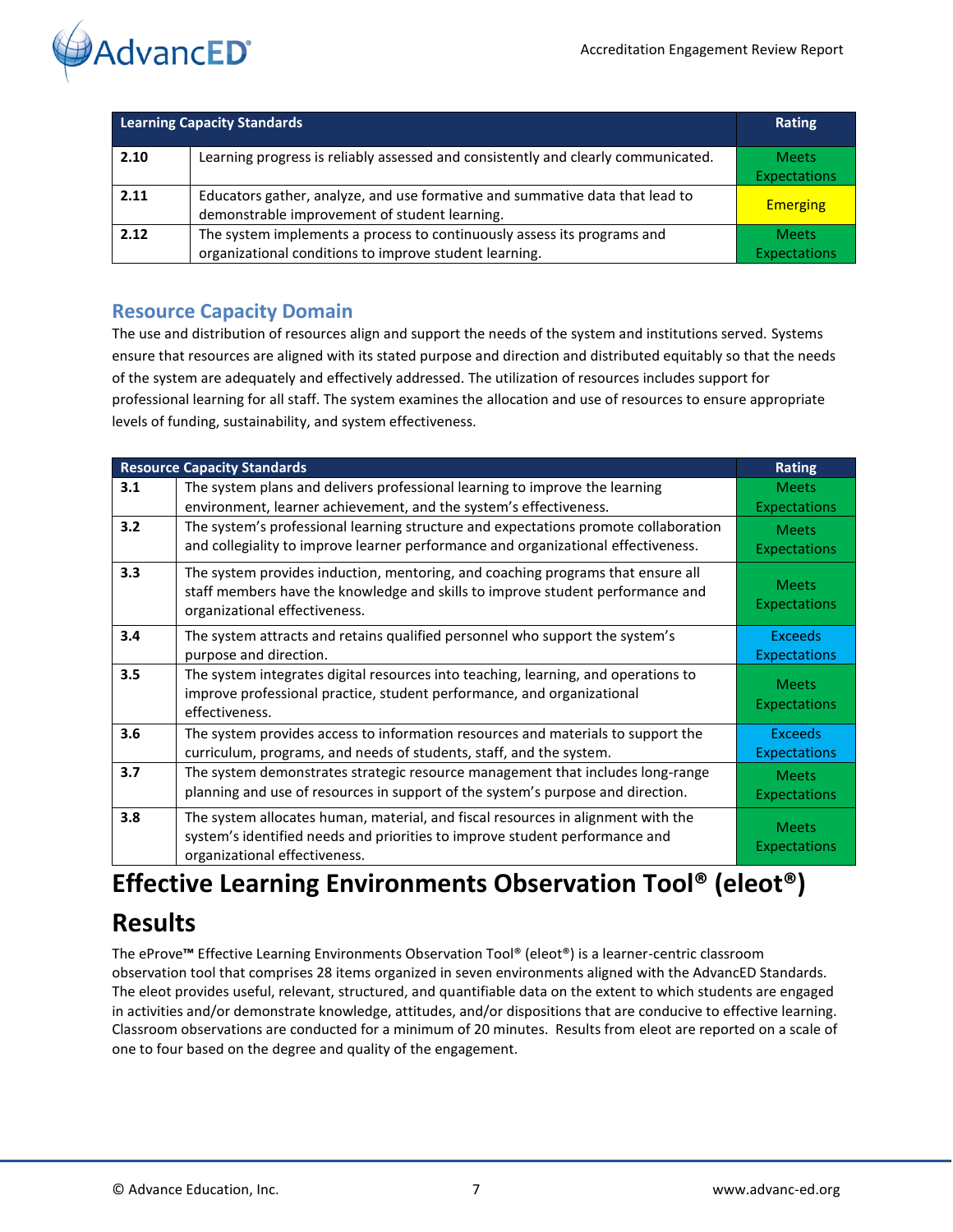

| eleot <sup>®</sup> Observations                                                                                         |               |
|-------------------------------------------------------------------------------------------------------------------------|---------------|
| Total Number of eleot <sup>®</sup> Observations                                                                         | 32            |
| <b>Environments</b>                                                                                                     | <b>Rating</b> |
| <b>Equitable Learning Environment</b>                                                                                   | 3.12          |
| Learners engage in differentiated learning opportunities and/or activities that meet their needs                        | 2.41          |
| Learners have equal access to classroom discussions, activities, resources, technology, and                             |               |
| support                                                                                                                 | 3.88          |
| Learners are treated in a fair, clear and consistent manner                                                             | 3.91          |
| Learners demonstrate and/or have opportunities to develop empathy/respect/appreciation for                              |               |
| differences in abilities, aptitudes, backgrounds, cultures, and/or other human characteristics,                         | 2.31          |
| conditions and dispositions                                                                                             |               |
| <b>High Expectations Environment</b>                                                                                    | 3.12          |
| Learners strive to meet or are able to articulate the high expectations established by themselves                       |               |
| and/or the teacher                                                                                                      | 3.16          |
| Learners engage in activities and learning that are challenging but attainable                                          | 3.38          |
| Learners demonstrate and/or are able to describe high quality work                                                      | 3.03          |
| Learners engage in rigorous coursework, discussions, and/or tasks that require the use of                               |               |
| higher order thinking (e.g., analyzing, applying, evaluating, synthesizing)                                             | 2.97          |
| Learners take responsibility for and are self-directed in their learning                                                | 3.09          |
| <b>Supportive Learning Environment</b>                                                                                  | 3.42          |
| Learners demonstrate a sense of community that is positive, cohesive, engaged, and purposeful                           | 3.38          |
| Learners take risks in learning (without fear of negative feedback)                                                     | 3.16          |
| Learners are supported by the teacher, their peers and/or other resources to understand content                         |               |
| and accomplish tasks                                                                                                    | 3.53          |
| Learners demonstrate a congenial and supportive relationship with their teacher                                         | 3.62          |
| <b>Active Learning Environment</b>                                                                                      | 3.05          |
| Learners' discussions/dialogues/exchanges with each other and the teacher predominate                                   | 3.16          |
| Learners make connections from content to real-life experiences                                                         | 2.91          |
| Learners are actively engaged in the learning activities                                                                | 3.56          |
| Learners collaborate with their peers to accomplish/complete projects, activities, tasks and/or                         | 2.59          |
| assignments                                                                                                             |               |
| <b>Progress Monitoring and Feedback Environment</b>                                                                     | 3.11          |
| Learners monitor their own learning progress or have mechanisms whereby their learning                                  | 2.94          |
| progress is monitored                                                                                                   |               |
| Learners receive/respond to feedback (from teachers/peers/other resources) to improve                                   | 3.38          |
| understanding and/or revise work                                                                                        |               |
| Learners demonstrate and/or verbalize understanding of the lesson/content                                               | 3.38          |
| Learners understand and/or are able to explain how their work is assessed                                               | 2.75          |
| <b>Well-Managed Learning Environment</b>                                                                                | 3.55          |
| Learners speak and interact respectfully with teacher(s) and each other                                                 | 3.62          |
| Learners demonstrate knowledge of and/or follow classroom rules and behavioral expectations                             | 3.66          |
| and work well with others                                                                                               |               |
| Learners transition smoothly and efficiently from one activity to another                                               | 3.47          |
| Learners use class time purposefully with minimal wasted time or disruptions                                            | 3.44          |
| <b>Digital Learning Environment</b>                                                                                     | 1.93          |
| Learners use digital tools/technology to gather, evaluate, and/or use information for learning                          | 2.06          |
| Learners use digital tools/technology to conduct research, solve problems, and/or create original<br>works for learning | 2.06          |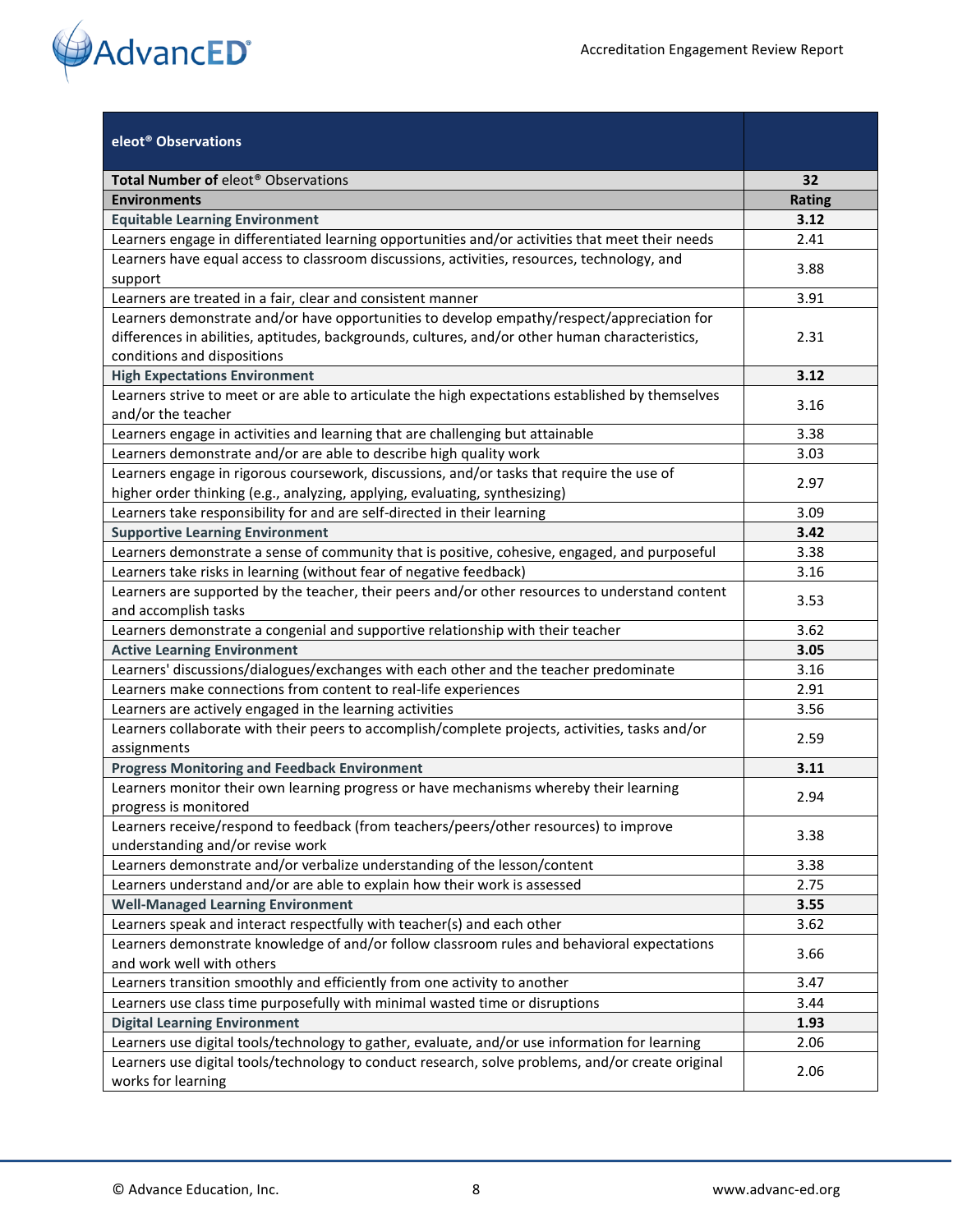

| eleot <sup>®</sup> Observations                                                                  |        |
|--------------------------------------------------------------------------------------------------|--------|
| <b>Total Number of elect<sup>®</sup> Observations</b>                                            | 32     |
| <b>Environments</b>                                                                              | Rating |
| Learners use digital tools/technology to communicate and/or work collaboratively for<br>learning | 1.66   |

## <span id="page-8-0"></span>**eleot® Narrative**

A highlight of every Engagement Review is the opportunity for the team to conduct classroom observations. They provide evidence of the Standards applied to practice as viewed through student engagement, not teacher practice. Thirty-two classroom observations of a minimum of twenty minutes each took place during the review to the East Butler Public School District. Learners at all grade levels, kindergarten through twelve, and all discipline areas were observed. Each of the observations was assessed through the use of the eleot™ tool, as organized around seven environments.

The highest rated area was the Well-Managed Learning Environment, with a rating of 3.55 on a 4-point scale. Understanding and following rules (3.66), as well as the respectful interactions among teachers and peers (3.62), were the most evident elements in this area. This was consistent with what was learned in interviews conducted with staff and students. There were few situations of students needing corrective action or redirection. The movement of students in hallways during passing times was respectful and orderly. Students were often observed assisting one another with problem solving and worked independently or in small groups while the teacher was working with students who needed additional assistance. In most observed classrooms, procedures and routines were in place, students knew what was expected of them, and most students were engaged on task most of the time.

The Supportive Learning Environment was next highest, with a rating of 3.42. The items within this environment that received highest ratings were those of students demonstrating positive relationships with their teachers (3.62) and learners being supported to understand and accomplish tasks (3.53). While items in this area were rated highly, few opportunities were observed of learners taking risks without fear of negative feedback. Through interviews with students and teachers it was clear a strong relationships had been intentionally established that had an impact on achievement. Most classrooms observed had positive, engaged, and purposeful activities. Students were working on assigned tasks and asking questions of each other and teachers when in need of assistance. Classrooms had very supportive climates.

The Equitable Learning Environment received a rating of 3.12. Students were treated in a fair, clear and consistent manner (3.91). They had equal access to resources and support (3.88). However, the team did not observe learners demonstrating or having opportunities to develop empathy, respect, or appreciation for individual differences. In addition, few examples of differentiated instruction within classes were noted. In interviews with leadership and staff the team was not able to identify systemic strategies to employ differentiation. In a fourth-grade classroom, there was a special needs learner with a fulltime para. When it was time to work in pairs, the special needs student had a general education partner. The two of them worked comfortably with considerable eye contact and discussion, as guided by the para. The three of them were a great example of the inclusion espoused by the system.

Also with a rating of 3.12 was the High Expectations Learning Environment. The highest rated items were learners engaged in challenging, but attainable, activities (3.38) and striving to meet or were able to articulate high expectations established by themselves and/or their teacher (3.16). High expectations for achievement was discussed in the Improvement Journey Presentation and noted in interviews with leadership, staff and parents. In an eighth-grade reading class, students were observed using technology to research an author, creating a study project on the background of that author and completing a synthesis of three books the author had written. The project had several components and was to be completed by the end of the term.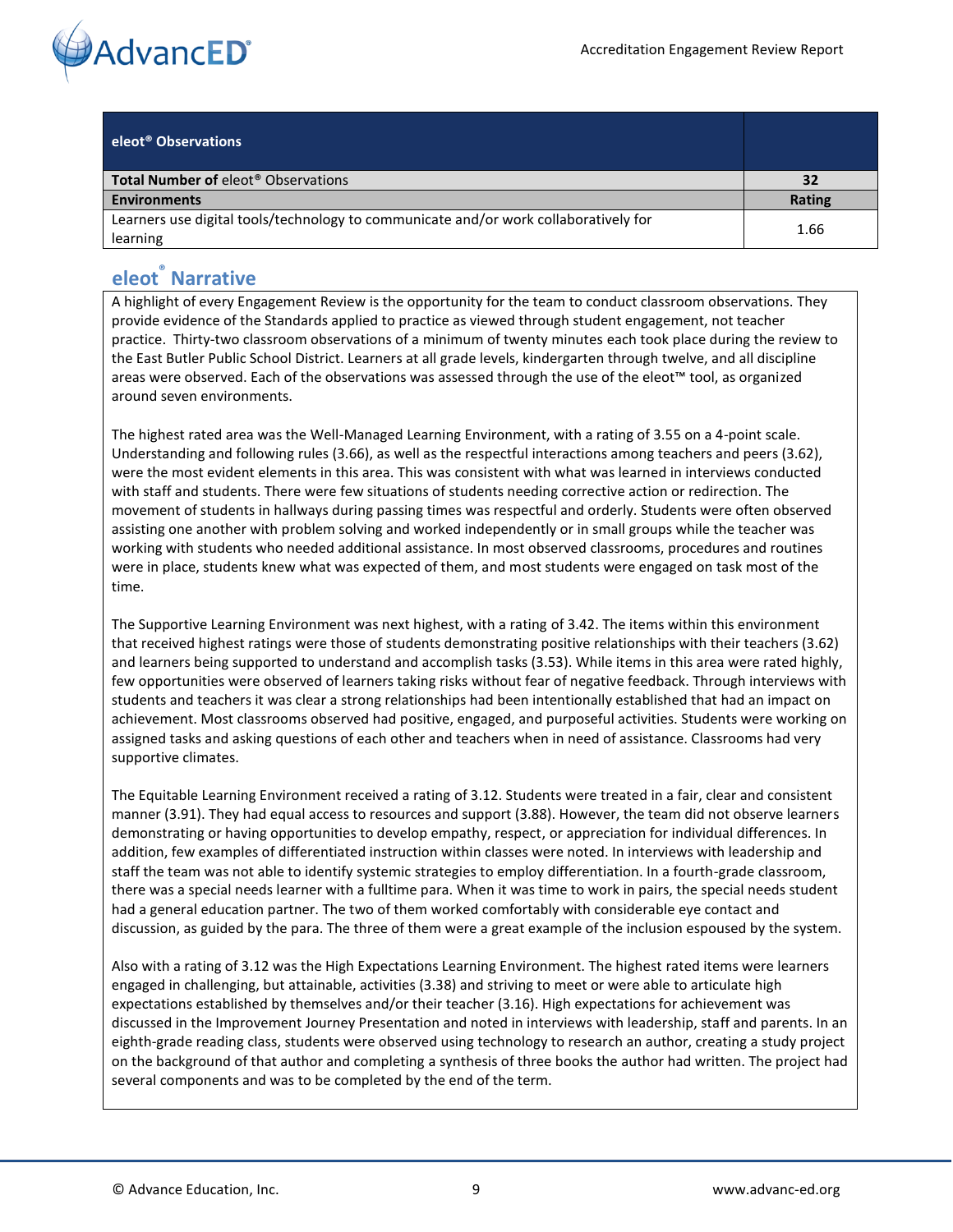

The Progress Monitoring Environment was fifth rated at 3.11. The highest rated individual items were those of learners demonstrating and/or verbalizing understanding of their lesson and learners receiving/responding to feedback (each at 3.38). Learners being able to explain how their work was accessed was the lowest rated item (2.75). There were many situations, especially in elementary classes, where teachers were observed checking in with students for understanding and then moving on or re-teaching, as indicated by the inquiries. In a sixth-grade language arts class students were working on a persuasive letter to a business. When asked how they received feedback on their writing, they explained a peer editing process used in their group. The group members gave each other feedback with the opportunity for members to revise their work prior to it being submitted to the teacher for grading. Students explained how they took notes in their graphic organizers as they researched their assignments. The notes helped them draft the letters.

The Active Learning Environment average rating was 3.05. The item rated highest was that of observed instances of learners actively engaged in their activities (3.56). Students and staff were frequently observed interacting respectfully with one another. However, few situations of students collaborating with peers on assignments were noted (2.59). In addition, the connections of content to real-life experiences were not widely observed. Where connections were made, student interest and participation appeared at a higher level. Partner talk was observed in a third-grade class. Students discussed cause and effect as they read Alexander and the Terrible, Horrible No Good, Very Bad Day.

The Digital Learning Environment received the East Butler lowest rating of 1.93. The highest rated items in this area received 2.06. They noted students using technology to gather, evaluate, and/or use information for learning, using digital tools to conduct research, solve problems and/or create original works for learning. The experience of this environment being the lowest rated in AdvancED reviews reflected that, although schools generally continued to invest substantially in technology, the integration of it as a learning tool continued to be a journey. The system invested wisely in infrastructure, equipment, applications, and support staff to move this environment along. While many examples of teachers using technology to enhance instruction were noted, few observations of student use were noted.

<span id="page-9-0"></span>Observations of students engaged in their coursework provided a wonderful opportunity for the team to reach an overall assessment of whether the artifact and interview data that had been gathered accurately reflected the quality of learning that existed in the East Butler Public School District. The team noted that students were provided with well-managed learning environments that were supportive of their learning.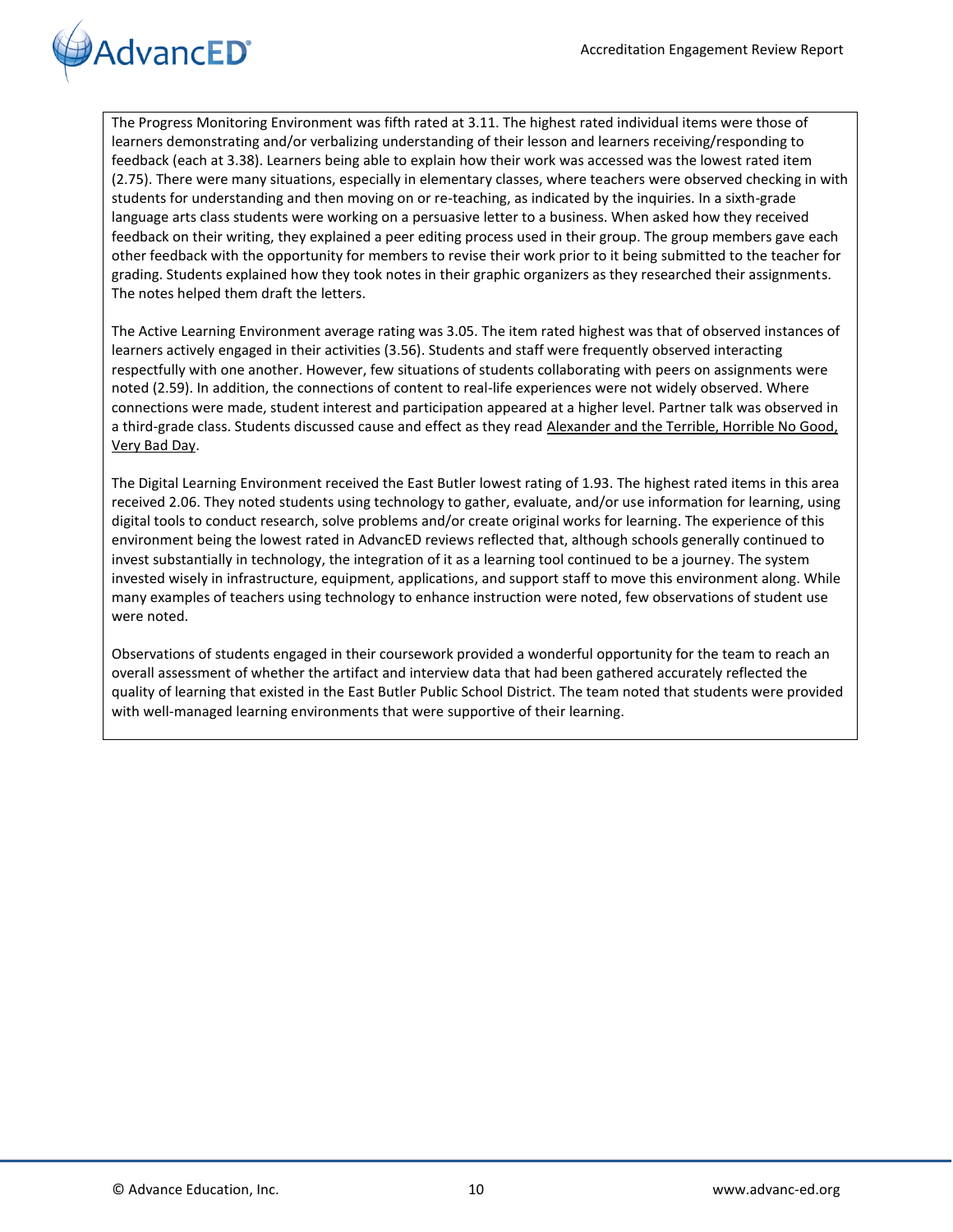

# **Findings**

The chart below provides an overview of the institution ratings across the three Domains.



| <b>Rating</b>               | <b>Number of</b><br><b>Standards</b> |
|-----------------------------|--------------------------------------|
| Needs Improvement           |                                      |
| Emerging                    |                                      |
| <b>Meets Expectations</b>   | 15                                   |
| <b>Exceeds Expectations</b> |                                      |

## <span id="page-10-0"></span>**Powerful Practices**

Powerful Practices reflect noteworthy observations and actions that have yielded clear results in student achievement or organizational effectiveness and are actions that exceed what is typically observed or expected in an institution.

#### **Powerful Practice #1**

The East Butler Public Schools Board of Education has established and ensures adherence to a code of ethics and board policies, which protect, support and respect the autonomy of the system and school leadership to accomplish the goals set forth for the system. (Standards 1.4, 1.5)

## **Primary Standard: 1.4**

#### **Evidence:**

Interviews with system leadership, teachers and board of education members were consistent in their articulation of the relationship of the board and its administration. Through a review of meeting agendas, minutes, and an observation the team noted that the board operated effectively and efficiently, while not interfering in the management of the system. The superintendent and principals spoke of the great autonomy, with appropriate accountability, they had for decision-making authority at their respective levels. Teachers spoke of their appreciation for the support that the board and administration afforded them. Artifacts, as well as the interviews, documented strong professional development took place for all levels of the organization, beginning with the board. Although the team was only able to interview two of the board members, additional discussions with leadership, staff and parents corroborated that the board operated in adherence with its code of ethics and policies. Members participated in the board development programs required by the State of Nebraska and offered through the Nebraska School Board Association (NSBA).

## **Powerful Practice #2**

The East Butler Public Schools Board of Education and system administration have established exceptionally strong leadership and support for the development and implementation of operational processes and procedures that support organizational effectiveness.

#### **Primary Standard: 1.7**

#### **Evidence:**

Students, teachers and Board of education members identified strong leadership and support from the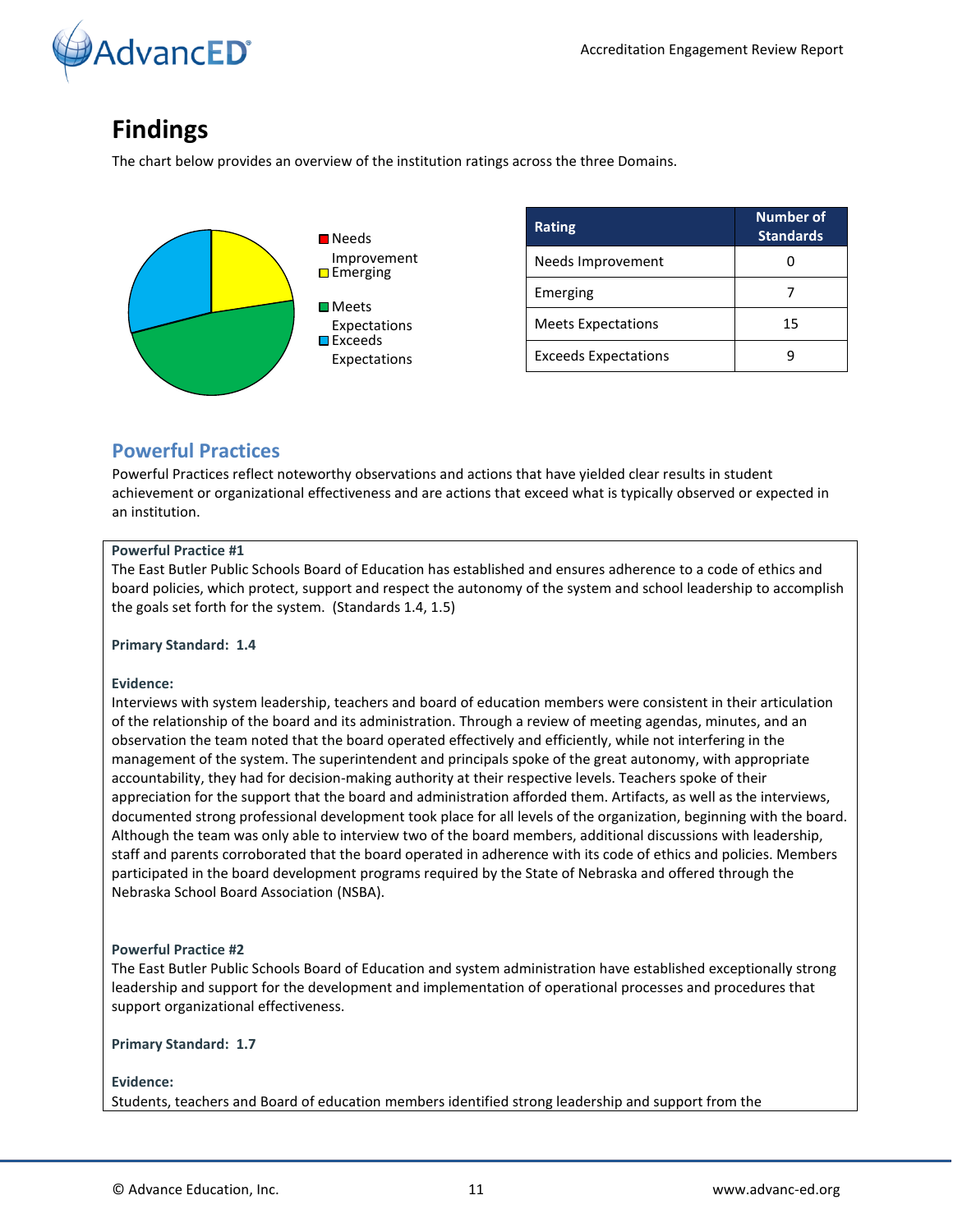

superintendent and building principals as related to quality operational processes and procedures that cultivate organizational effectiveness. School administrators were visible and engaged in and around the school, community and at activities. A positive school culture and climate was recognized by the team. Board members understood and supported continuous school improvement, as well as encouraged the administration in exploring innovation that would lead to the development of better opportunities for all stakeholders. The organization worked diligently to engage stakeholders, was transparent in business and operations, and empowered all levels of leadership to operate in their appropriate areas of responsibility.

#### **Powerful Practice #3**

The East Butler School District has developed and implemented excellent programs and strategies to assure all students have opportunities to regularly meet with a caring adult throughout their school careers.

**Primary Standard: 2.4**

#### **Evidence:**

The Engagement Review Team learned through review of artifacts and in interviews with leadership, staff, students, and parents that the system uses weekly "Tiger Time" to enable and encourage each student to experience quality interactions with a designated adult within the school. The system further uses Teammates and Teenmates to foster opportunities for students to engage in meaningful dialog with others. Administrators stated that they facilitate and coordinate opportunities for students to match up with an adult of their choice. Parents and staff interviews professed to the team that "no one falls through the cracks" in East Butler.

## <span id="page-11-0"></span>**Opportunities for Improvement**

Opportunities for Improvement are those actions that will guide and direct institutions to specific areas that are worthy of additional attention.

#### **Opportunity for Improvement #1**

Establish and implement a systematic process to ensure current and new curriculum resources are aligned to state standards and best practices.

#### **Primary Standard: 2.6**

#### **Evidence:**

A review of artifacts showed that East Butler was beginning to use a process to review new curricular resources. During interviews and conversations with staff it was evident that this process was not consistent or formalized. While there was a schedule for updating curriculum, a process for ensuring high quality research-based resources, and alignment to state/national standards should be developed and implemented system-wide.

#### **Opportunity for Improvement #2**

Create and nurture a culture of learning that utilizes a more intentional use of a variety of instructional strategies that meet the needs different learning styles of students.

#### **Primary Standard: 2.7**

Instruction is monitored and adjusted to meet individual learners' needs and the system's learning expectations.

#### **Evidence:**

The Principles of Learning documents identified many research-based elements to engage students, introduce and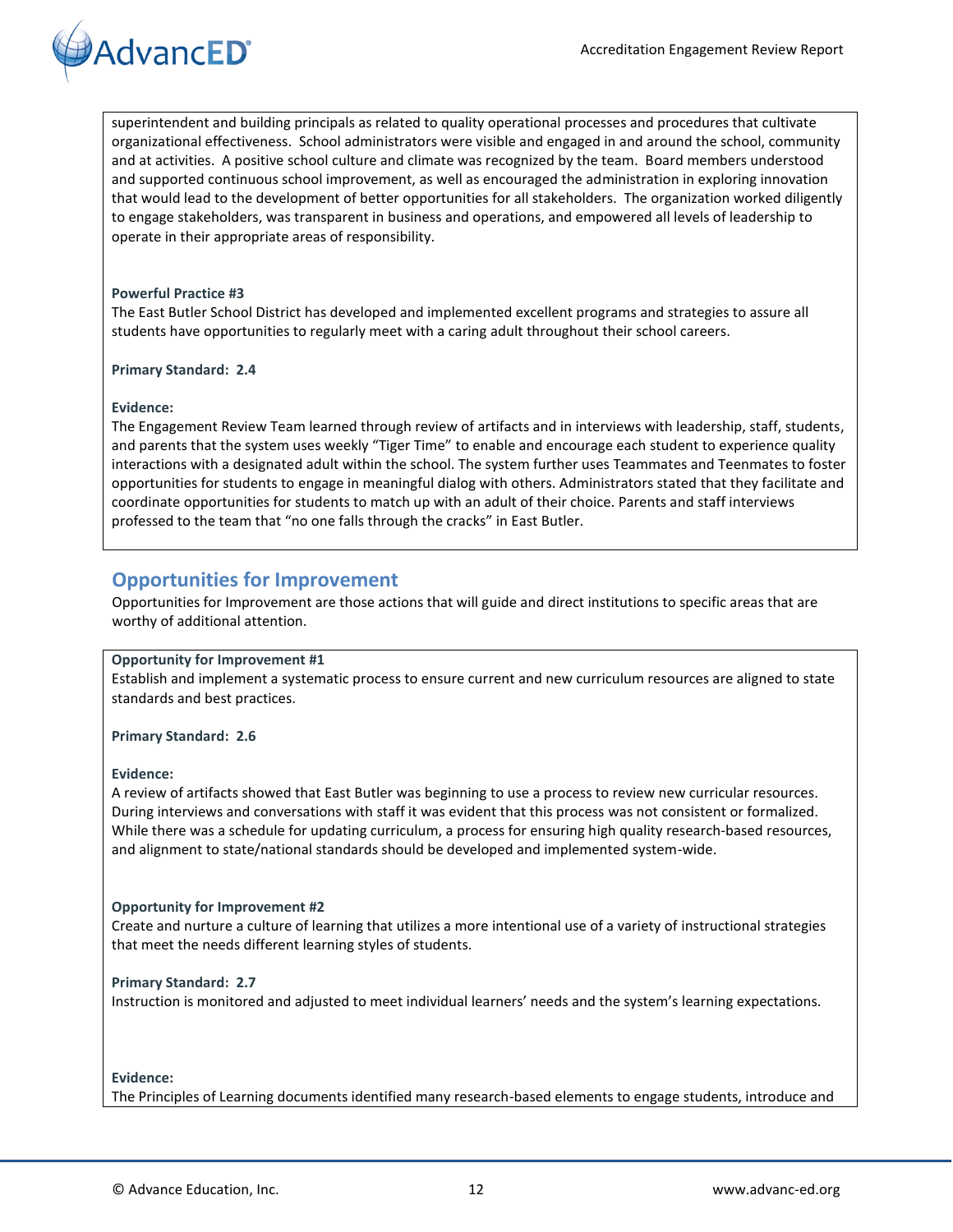

practice content, and monitor progress. During the eleot classroom observations implementation of these elements was not observed consistently. Parent surveys indicated they believe the majority of student activities in the classroom revolve around listening to the teacher and completing worksheets, which was corroborated by what the team observed.

#### **Opportunity for Improvement #3**

Develop and implement a career counseling program, course offerings, schedules, and extended learning opportunities to ensure all students graduate college and career ready.

#### **Primary Standard: 2.8**

#### **Evidence:**

Student and parent interviews indicated a desire for more focused career planning during middle and high school. Student surveys showed limited opportunities to explore and plan for college and career readiness. Evidence of a four-year plan was noted; however, the team found a clear desire from students and staff for further development. Some dual credit and work-based experiences were in place, but interviews revealed the need for further expansion both at the school and within the community to be important. Students and staff both identified the review and refinement of the schedule to further accommodate personalized learning opportunities for all students. Although strong community and school foundation support was evident, opportunities did exist to expand and leverage these assets even further through greater support and expansion of dual credit classes, internships, job shadowing, and work-based experiences.

#### **Opportunity for Improvement #4**

Establish and implement a documented process that enables all staff to gather, analyze and use multiple formative and summative data sources to improve student learning.

#### **Primary Standard: 2.11**

#### **Evidence:**

The team observed limited evidence of staff using multiple types of data to improve student learning. During interviews, it was evident that several sources of assessment data were being utilized; however, there was little indication of the use of other types of data. Staff surveys also noted the lack of widespread use of data to modify and adjust learning for students. Artifacts concerning this standard indicated while broader types of data were in its early phases of use, heavy reliance on solely assessment data was still the norm.

## <span id="page-12-0"></span>**Improvement Priorities**

Improvement priorities are developed to enhance the capacity of the institution to reach a higher level of performance and reflect the areas identified by the Engagement Review Team to have the greatest impact on improving student performance and organizational effectiveness.

#### **Improvement Priority #1**

Develop and implement with fidelity a comprehensive aligned PK-12 staff supervision and evaluation system that clearly outlines performance criteria to positively impact professional practice and provide mechanisms for ongoing feedback and monitoring.

**Primary Standard: 1.6**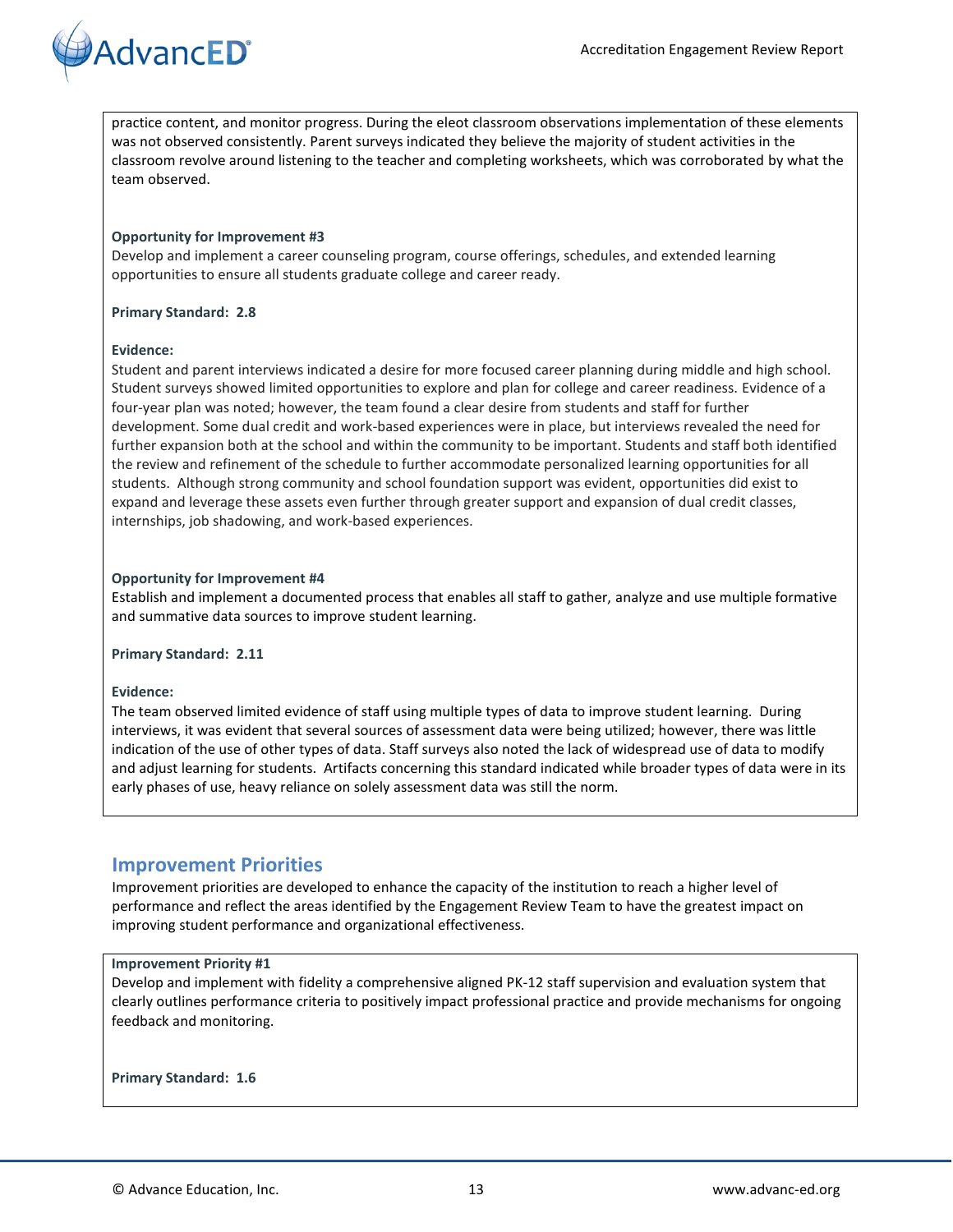

#### **Evidence:**

Through interviews with administrators and staff the team found that the six principles of learning that were developed collaboratively with school staff served as a strong instructional language to support improved teaching and learning within the PK-12 classrooms. This was corroborated in the review of supervision and evaluation documents. Further, a quality staff evaluation system was in place with a variety of quality indicators administrators look for during the evaluation journey. School staff identified one to two goals each year that were reviewed and discussed during the evaluation process. Although several quality staff evaluation components were in place, they were not aligned to provide a comprehensive staff evaluation system.

#### **Improvement Priority #2**

Develop and implement opportunities for learners to develop skills and achieve academic growth through greater opportunities for personalized learning and differentiated instruction, which are focused on creativity, innovation and collaboration. (Standards 2.1, 2.2)

#### **Primary Standard: 2.1**

#### **Evidence:**

While conducting eleot™ classroom observations, the team observed very few examples of personalized learning, differentiated instruction or student collaboration. Survey data and interviews with learners and parents substantiated that students have minimal opportunities for such personalized learning, including work on projects which involve creativity, collaboration, and higher-level thinking.

# <span id="page-13-0"></span>**Accreditation Recommendation and Index of Educational Quality™ (IEQ™)**

The Engagement Review Team recommends to the AdvancED Accreditation Commission that the institution earns the distinction of accreditation for a five-year term. AdvancED will review the results of the Engagement Review to make a final determination, including the appropriate next steps for the institution in response to these findings.

AdvancED provides the Index of Education Quality™ (IEQ™) as a holistic measure of overall performance based on a comprehensive set of standards and review criteria. A formative tool for improvement, it identifies areas of success as well as areas in need of focus. The IEQ is comprised of the Standards Diagnostic ratings from the three Domains: 1) Leadership Capacity; 2) Learning Capacity; and 3) Resource Capacity and the results of eleot classroom observations. The IEQ results are reported on a scale of 100 to 400 and provides information about how the institution is performing compared to expected criteria.

#### **Institution IEQ** 337.91

# <span id="page-13-1"></span>**Conclusion Narrative**

The East Butler Public Schools had adopted the vision, "Committed to Excellence." As stated by the superintendent, "It's not just what we say; it's what we do and how we do it." Through the eleot™ observations, it was confirmed that a supportive learning environment was nurtured at all levels. Students were supported and had opportunities to develop leadership skills in a variety of situations. A student served as an ex-officio member of the school board and provided a report at each meeting. High school students participated in the teacher Career Fair. The superintendent had formed a Student Leadership Council with representatives from each school that met monthly. Numerous clubs and co-curricular activities were available to students. It was clear that learners were "priority one" at all levels of the system.

The team determined that the organization had many strengths and noted the following as some of those observed.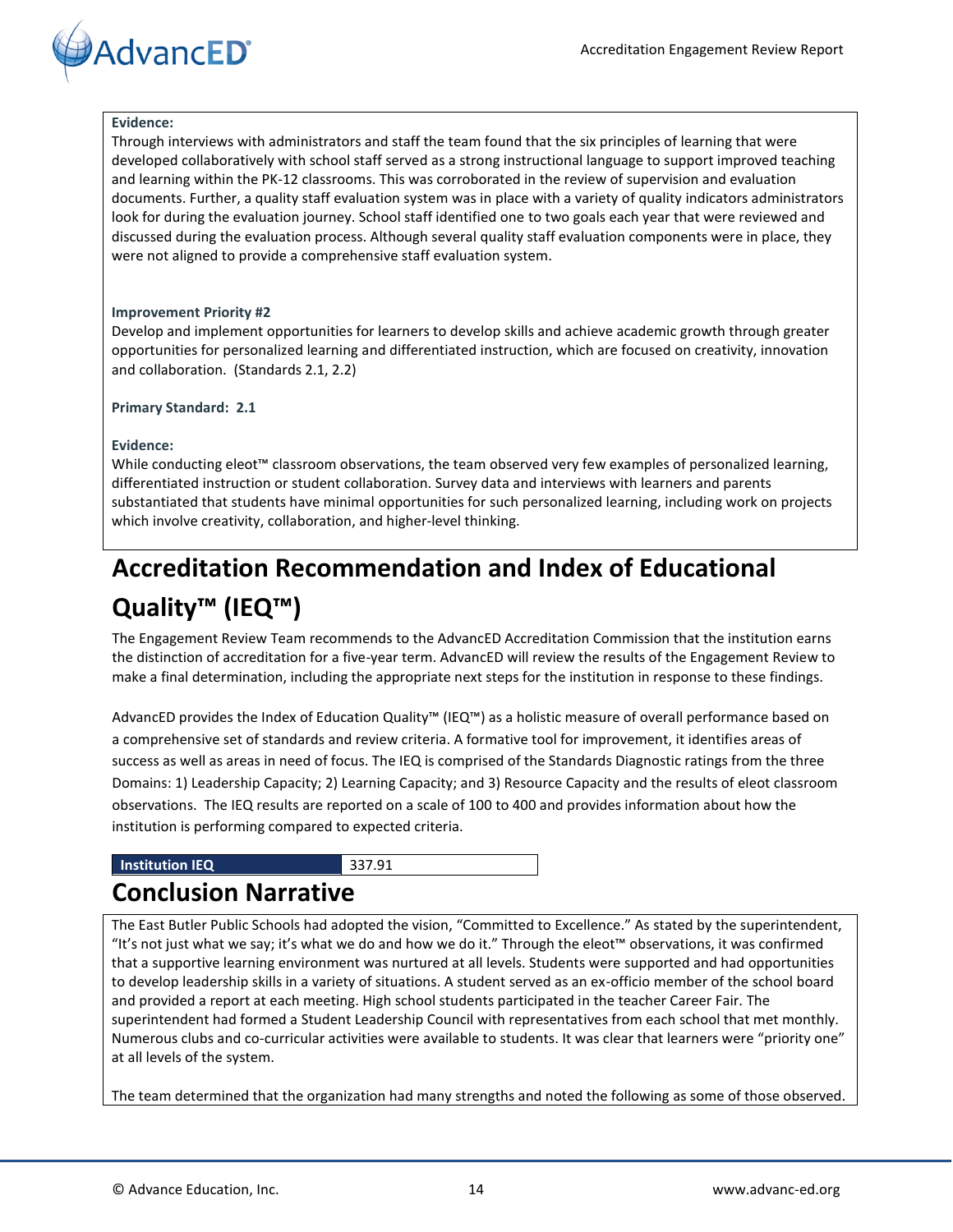# **AdvancED**<sup>®</sup>

Community support for the system was evident through the Foundation, internships, sporting events, and parent involvement. In interviewing community partners, the team was made aware of how broadly the commitment to schools was. In many schools, the community supported athletic teams, but contributions ran much deeper than most at East Butler. The Foundation was an exceptional example of people stepping up on behalf of their schools by sponsoring fundraising efforts to support students.

One company, Frontier Coop, had established an internship for a student to work in its operation getting hands-on experience in agri-business. The company hoped to encourage and assist others in providing similar experiences for students. Fieldtrips to farms were provided to elementary students to make them aware of their economic environment. The College Access Grant was used to provide college visits for all high school students in each of their four years.

Throughout the school system the team observed a spirit of Tiger Pride. This was reflected by students and staff at all levels. Parents and community members exhibited it as well. Pride in the schools in general was reflected in the clean and well-maintained facilities, even though they were not new. Many stakeholders spoke of the system's strong sense of community and the safe learning environment. It was learned that many former students came back to raise their families, and some ended up teaching at their alma mater.

The system was fortunate to have access to a strong tax base that had been prudently applied, while maintaining a positive climate among taxpayers. It was noted that the system had invested substantially in technology and was intent on maximizing its use, as appropriate, through the thoughtful purchase of equipment and software, and staff training.

It was evident that leadership had a clear vision of what they would like to accomplish. As that vision was communicated among the stakeholders, strong support had been developed. A very collaborative climate had been established among leaders and staff. The strategic planning process in which the system engaged included substantive involvement of internal and external stakeholders.

The broad-based support for the system had its foundation in the creative and varied communications at all levels. The team had the opportunity to review a number of high-quality print materials, as well as an effective website, Facebook and Twitter. It was clear that maintaining informed stakeholders was a priority of the system. Communications within the system were also extensive, such as the Superintendent's Mission Mondays and Sunday night calls. Many examples of student and staff recognition were broadly disseminated with these media, as well as short videos.

Of note were the broad number of extra-curricular and other activities available to students. Tigerbots was of particular note, as it provided younger students with opportunities to expand their development in areas of research and robotics. Located in a highly agricultural economy middle level and high school students had opportunities to develop marketable skills through Future Farmers of America (FFA). There was evidence that the system attempted to leverage its service to youth through the development of strong relationships with community partners.

In the midst of the dynamic landscape of 21st Century education, the team identified some areas East Butler Schools would need to address in order to ensure that they could continue to deliver on the mission in that ever-changing world.

While the system had been in the midst of the development of its strategic planning, it would be well to prioritize needs to assure indicated change would take place systematically. Professional learning tied to development must be purposeful and data-driven. While it was evident that the system collected a wealth of information, the analysis and use of data did not appear to be systematic and documented.

The team acknowledged that while the system attempted to provide a similar education at Dwight compared to Brainard, there were areas where more equitable learning experiences should be sought.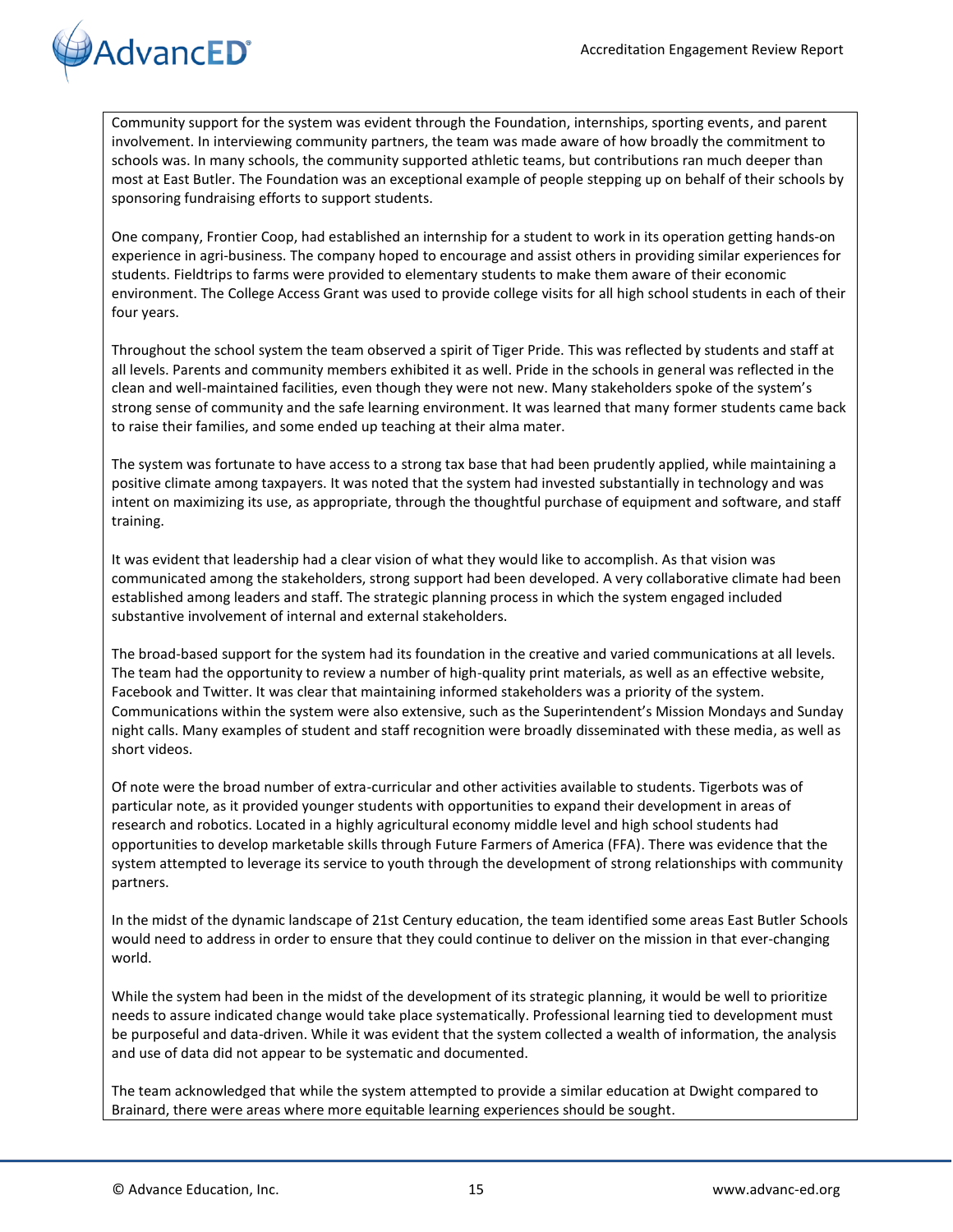

By addressing the Improvement Priorities cited in this report and following the system's plan, the East Butler Schools will achieve a higher level of system performance and function more effectively to the greater fulfillment of its purpose of, "East Butler Public Schools, in cooperation with the communities we serve, will inspire students to become responsible, creative and innovative citizens in the ever-changing world."

The Engagement Review Team is grateful for the exceptional preparation done by the system leadership and staff for the review. The System and School Quality Factors reports were well developed with supporting documentation, reflecting the thorough process the system and its schools had conducted prior to the review. The transparency with which both the achievements and challenges of the system were presented is gratefully appreciated.

# <span id="page-15-0"></span>**Next Steps**

The results of the Engagement Review provide the next step to guide the improvement journey of the institution in their efforts to improve the quality of educational opportunities for all learners. The findings are aligned to research-based criteria designed to improve student learning and organizational effectiveness. The feedback provided in the Accreditation Engagement Review Report will assist the institution in reflecting on their current improvement efforts and to adapt and adjust their plans to continuously strive for improvement.

Upon receiving the Accreditation Engagement Review Report the institution is encouraged to implement the following steps:

- Review and share the findings with stakeholders.
- Develop plans to address the Improvement Priorities identified by the Engagement Review Team.
- Use the findings and data from the report to guide and strengthen the institution's continuous improvement efforts.
- Celebrate the successes noted in the report
- <span id="page-15-1"></span>Continue your Improvement Journey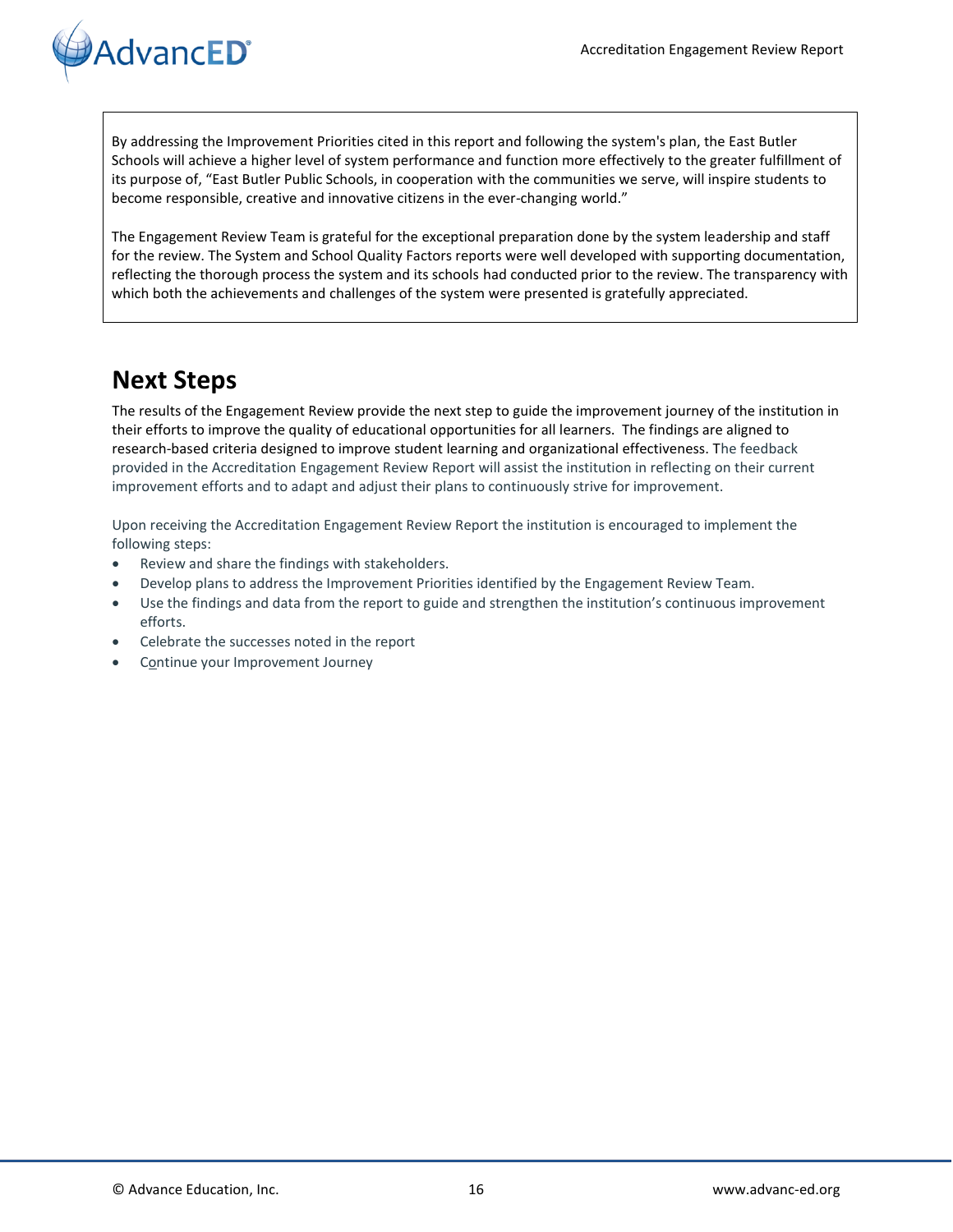

# **Team Roster**

The Engagement Review Teams are comprised of professionals with varied backgrounds and professional experiences. All Lead Evaluators and Engagement Review Team members complete AdvancED training and eleot® certification to provide knowledge and understanding of the AdvancED tools and processes. The following professionals served on the Engagement Review Team:

| <b>Team Member Name</b> | <b>Brief Biography</b>                                                                                                                                      |
|-------------------------|-------------------------------------------------------------------------------------------------------------------------------------------------------------|
| John Sedey,             | John Sedey has been a teacher, school and district administrator, and                                                                                       |
| Lead Evaluator          | educational consultant. Since retiring from public school administration, he has                                                                            |
|                         | been in private practice, primarily consulting to career and technical education,                                                                           |
|                         | alternative schools, and charter schools. He has provided leadership in                                                                                     |
|                         | program planning and development, student systems, environmental                                                                                            |
|                         | education, assessment and testing, state and federal program administration,                                                                                |
|                         | student support systems and education-business partnerships. John has been a                                                                                |
|                         | senior developer for one of the eleven New American Schools Development                                                                                     |
|                         | grants. In his advocacy for college and career readiness, he has consulted to                                                                               |
|                         | federal and state departments of education. John holds a bachelor's degree in                                                                               |
|                         | history and business, a master's degree in education administration, and has                                                                                |
|                         | done additional graduate work, including that as a Bush Public School                                                                                       |
|                         | Executive Fellow. He has led more than a hundred AdvancED reviews in 28                                                                                     |
|                         | states since 2008.                                                                                                                                          |
| Dr. Mark Adler          | Dr. Mark Adler is currently serving as Superintendent for the Ralston Public                                                                                |
|                         | Schools located within the Omaha Metropolitan Area. Dr. Adler has devoted                                                                                   |
|                         | more than 25 years to the success of Nebraska's public schools, serving                                                                                     |
|                         | students and families in Petersburg, Elgin, and Nebraska City before arriving in                                                                            |
|                         | Ralston. After graduating from Hastings High School, he served as an infantry                                                                               |
|                         | soldier in the United States Army. Dr. Adler earned his Doctorate in                                                                                        |
|                         | Educational Administration from the University of Nebraska Omaha in                                                                                         |
|                         | 2008. Dr. Adler was a first-generation college student and has earned degrees                                                                               |
|                         | from Kearney State College and the University of Nebraska at                                                                                                |
|                         | Kearney. Through the years, Dr. Adler has served many roles in education,<br>including time as an Industrial Technology teacher, Football Coach, Basketball |
|                         | Coach, bus driver, High School Principal, Activities Director, Assistant                                                                                    |
|                         | Superintendent for Fiscal Affairs and now Superintendent of Schools. Dr. Adler                                                                              |
|                         | has, and continues to be, an advocate for quality school improvement through                                                                                |
|                         | AdvancED. Dr. Adler has served over ten years on the Nebraska AdvancED                                                                                      |
|                         | State Council and has been a member of twelve school improvement visitation                                                                                 |
|                         | teams.                                                                                                                                                      |
|                         |                                                                                                                                                             |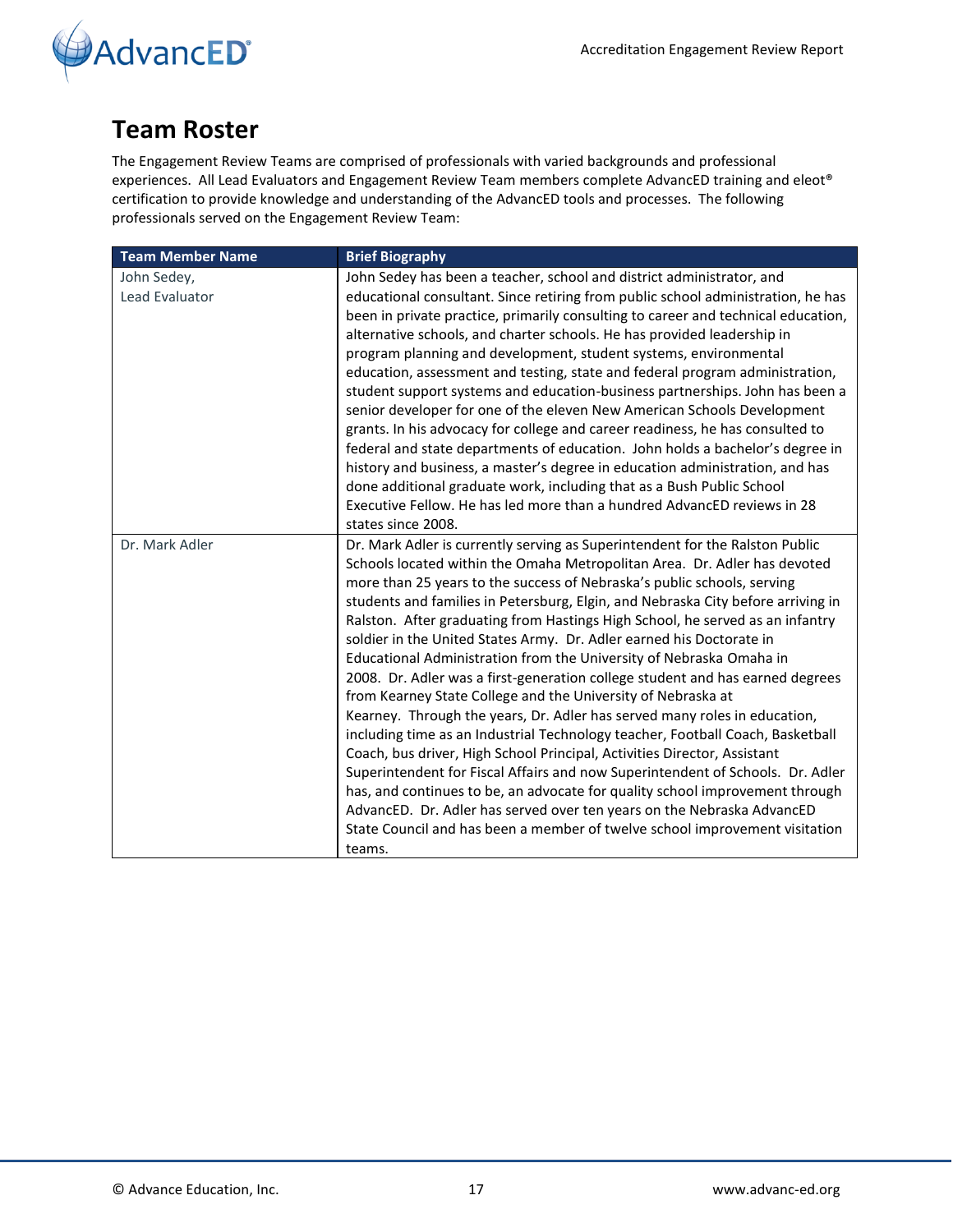



| <b>Team Member Name</b> | <b>Brief Biography</b>                                                                                                                                                                                                                                                                                                                                                                                                                                                                                                                                                                                                                                                                                                                                                                                                                                                                                                                                                                                                                                                                                                                                                   |
|-------------------------|--------------------------------------------------------------------------------------------------------------------------------------------------------------------------------------------------------------------------------------------------------------------------------------------------------------------------------------------------------------------------------------------------------------------------------------------------------------------------------------------------------------------------------------------------------------------------------------------------------------------------------------------------------------------------------------------------------------------------------------------------------------------------------------------------------------------------------------------------------------------------------------------------------------------------------------------------------------------------------------------------------------------------------------------------------------------------------------------------------------------------------------------------------------------------|
| <b>Russ Masco</b>       | Fourteen years as a classroom teacher with the last 10+ years in program<br>manager and training roles at Colorado and Nebraska department of<br>Education. Time teaching was spent in high school and middle school settings.<br>Graduate work was in Education policy with an emphasis in research<br>methodology in the education space. The majority of research work has been<br>in the quantitative and mixed methods realms. Passion is using multiple data<br>points to make informed instructional decisions and in continuous school<br>improvement based on the joining of data with the curriculum and formative<br>assessment areas. Current work at the Nebraska Department of Education is<br>geared toward support of districts and service units in the use of data to<br>support school improvement along with support of schools identified as<br>needing improvement. A portion of the current work is also in the<br>collaboration space between the Department of Education and the regional<br>service units.                                                                                                                                     |
| Dennis Nath             | Dennis Nath received his Master's degree in Media and Technology from<br>Mankato State University, Mankato, Minnesota. He retired after serving 32<br>years as the district library media specialist for the Mitchell School District in<br>Mitchell, SD. He was recruited to design and furnish a media center/library for<br>Hayah International Academy in Cairo, Egypt, and spent the 2008-2009 school<br>year in the Mideast. Dennis has been a member of AdvancED evaluation teams<br>since 2009 and has assisted on numerous visits in 10 states and serves as a lead<br>evaluator in his home state of South Dakota.                                                                                                                                                                                                                                                                                                                                                                                                                                                                                                                                             |
| Jeanette Ramsey         | Jeanette Ramsey is the Curriculum, Instruction and Assessment Director for<br>Northwest Public Schools in Grand Island, Nebraska. In that position, she<br>coordinates the curriculum adoption and implementation process for grades K-<br>12 in all areas. She is also coordinates state and district assessments. Mrs.<br>Ramsey facilitates and leads professional learning opportunities for all certified<br>staff within and outside the district. She has a Master of Education in<br>Educational Leadership and a Master of Education in Curriculum and<br>Instruction from Doane College; she also has a BS degree in Elementary<br>Education from the University of South Dakota. Mrs. Ramsey has been in her<br>current position for six years. Prior to that she has been a middle school math,<br>science, reading and/or health teacher for 20 years in Omaha, NE, Lubbock, TX<br>and Grand Island, NE. She also served as a K-12 Mathematics Instructional<br>Coach for six years for Grand Island Public Schools. She has served on two<br>AdvancED Engagement Review Teams in the past; she also leads the AdvancED<br>process for her school district. |